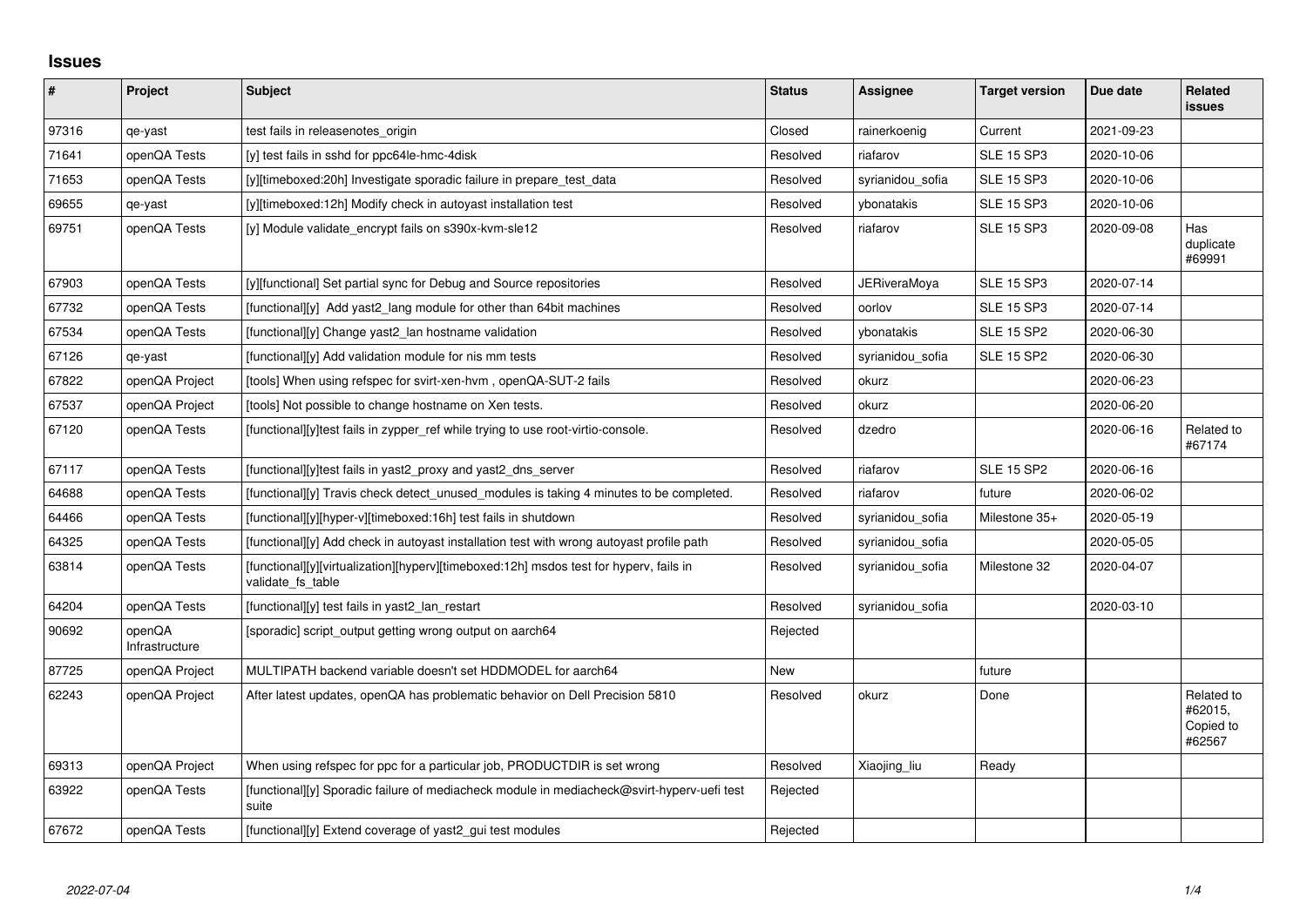| $\vert$ # | Project      | <b>Subject</b>                                                                                           | <b>Status</b> | <b>Assignee</b> | <b>Target version</b> | Due date | Related<br><b>issues</b>                                                                           |
|-----------|--------------|----------------------------------------------------------------------------------------------------------|---------------|-----------------|-----------------------|----------|----------------------------------------------------------------------------------------------------|
| 68764     | openQA Tests | [functional][y] yast2_gui@svirt-xen-hvm fails when retriggered, if parent create_hdd_gnome<br>has failed | Rejected      |                 |                       |          |                                                                                                    |
| 71638     | openQA Tests | [y] test fails in validate fs table                                                                      | Rejected      |                 |                       |          |                                                                                                    |
| 72184     | openQA Tests | [virtualization][y] Select_console fails sporadically for svirt-xen-hvm                                  | New           |                 | future                |          |                                                                                                    |
| 63460     | openQA Tests | serial console stopped working on hyperv                                                                 | Rejected      | okurz           |                       |          |                                                                                                    |
| 69658     | openQA Tests | [y] test fails in yast2_control_center                                                                   | Resolved      | riafarov        | <b>SLE 15 SP3</b>     |          |                                                                                                    |
| 80210     | openQA Tests | [ppc64le] ppc64le-hmc tests fail in bootloader_start                                                     | Rejected      | riafarov        |                       |          |                                                                                                    |
| 69754     | openQA Tests | [y][u] tests fail in bootloader_start for ppc64le - PowerVM workers not available                        | Resolved      | szarate         | <b>SLE 15 SP3</b>     |          | Related to<br>#69406.<br>Related to<br>#68980,<br>Related to<br>#68977, Has<br>duplicate<br>#70474 |
| 67078     | qe-yast      | [functional][y] Implement workaround for shutdown failure on Hyper-V.                                    | New           |                 | Current               |          |                                                                                                    |
| 67669     | qe-yast      | [y] Enable yast2_lan_restart_bond module for s390x                                                       | New           |                 | future                |          |                                                                                                    |
| 73093     | qe-yast      | [y] test fails in installation                                                                           | Rejected      |                 |                       |          |                                                                                                    |
| 80474     | qe-yast      | Implement check for emergency shell in case bootloader is stuck                                          | <b>New</b>    |                 | future                |          |                                                                                                    |
| 89494     | qe-yast      | Validate editing partition for mount_by options                                                          | New           |                 | future                |          |                                                                                                    |
| 90350     | qe-yast      | Add yast2_system_settings for ncurses                                                                    | New           |                 | future                |          |                                                                                                    |
| 91425     | qe-yast      | [sporadic] aarch64 tests incomplete "associated worker re-connected but abandoned the job"               | New           |                 | Current               |          |                                                                                                    |
| 91677     | qe-yast      | [sporadic] test fails in validate fs table                                                               | Rejected      |                 | <b>SLE 15 SP3</b>     |          | Related to<br>#91755                                                                               |
| 92242     | qe-yast      | Create the conditions for libyui tests on textmode running system                                        | Rejected      |                 |                       |          |                                                                                                    |
| 92245     | qe-yast      | Create textmode qcow with libyui pre-installed                                                           | New           |                 | Current               |          |                                                                                                    |
| 97229     | qe-yast      | Create workaround for s390x polkit unexpected popup                                                      | Rejected      |                 | Current               |          |                                                                                                    |
| 97328     | qe-yast      | test fails in yast2_lan_restart_*                                                                        | Rejected      |                 |                       |          |                                                                                                    |
| 98556     | qe-yast      | test fails in consoletest_finish for minimalx Desktop                                                    | New           |                 | Current               |          |                                                                                                    |
| 99063     | qe-yast      | Investigate which functions from older OOP installation framework are used in libyui                     | New           |                 | Current               |          |                                                                                                    |
| 99261     | qe-yast      | [sporadic] s390x tests fail in first_boot and boot_to_desktop                                            | Rejected      |                 | Current               |          |                                                                                                    |
| 99351     | qe-yast      | test fails in firstboot_finish_setup                                                                     | Rejected      |                 | Current               |          |                                                                                                    |
| 99354     | qe-yast      | test fails in root simple pwd                                                                            | Rejected      |                 | Current               |          |                                                                                                    |
| 101163    | qe-yast      | test fails in yast2 lan restart vlan                                                                     | Rejected      |                 | Current               |          |                                                                                                    |
| 102074    | qe-yast      | Create test scenario for displaying a custom proposal set during ay installation                         | New           |                 | Current               |          |                                                                                                    |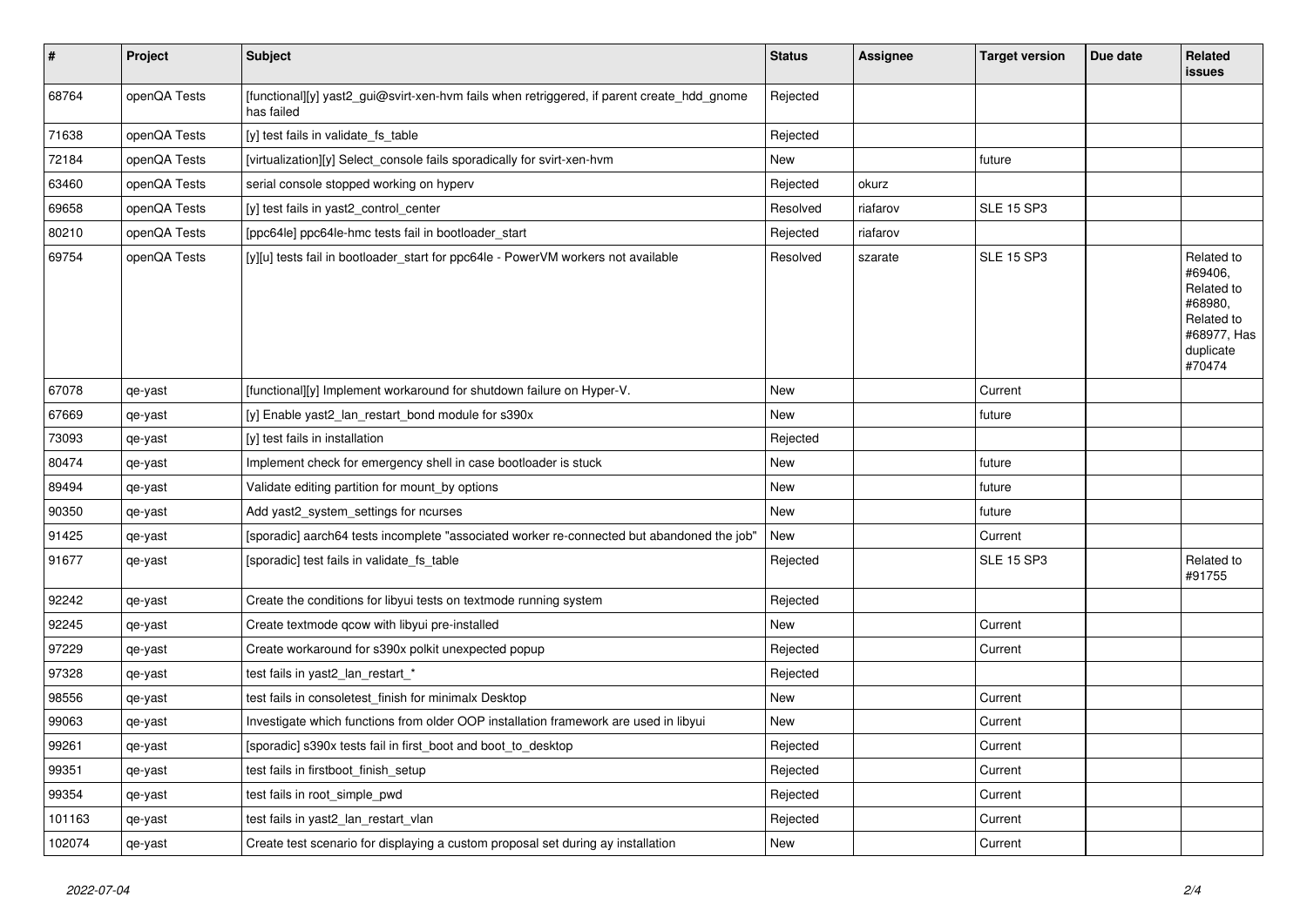| $\sharp$ | Project | <b>Subject</b>                                                                               | <b>Status</b>  | Assignee            | <b>Target version</b> | Due date | Related<br>issues                             |
|----------|---------|----------------------------------------------------------------------------------------------|----------------|---------------------|-----------------------|----------|-----------------------------------------------|
| 102638   | qe-yast | Investigate black screen between lockscreen                                                  | Closed         | dzedro              | Current               |          |                                               |
| 97325    | qe-yast | Collect logs in autoyast_reinstall when failing detecting disk after installation            | Closed         | geor                | Current               |          |                                               |
| 97766    | qe-yast | Adapt the order of activation for ZFCP with client for libyui-rest-api                       | Closed         | geor                | Current               |          | Related to<br>#98811                          |
| 71116    | qe-yast | [y] Add OpenQA test for OneClickInstall                                                      | Closed         | <b>JERiveraMoya</b> | <b>SLE 15 SP3</b>     |          |                                               |
| 73306    | qe-yast | [y][timeboxed:20h] test fails in await install                                               | <b>Blocked</b> | JERiveraMoya        | Current               |          |                                               |
| 75424    | qe-yast | [sporadic] test fails in force_scheduled_tasks                                               | Closed         | <b>JERiveraMoya</b> | <b>SLE 15 SP3</b>     |          |                                               |
| 80272    | qe-yast | Adapt yast2_expert_partitioner (before: yast2_storage_ng) in ppc64le to use libyui           | Closed         | <b>JERiveraMoya</b> | <b>SLE 15 SP3</b>     |          | Blocked by<br>#80840                          |
| 93029    | qe-yast | Implement test module for Product selection using LibyuiClient in YaST Job Group             | Closed         | <b>JERiveraMoya</b> | <b>SLE 15 SP3</b>     |          |                                               |
| 95392    | qe-yast | Expand functionality of prepare_profile module                                               | Closed         | <b>JERiveraMoya</b> | Current               |          |                                               |
| 97319    | qe-yast | tests fail for ppc installation at different points                                          | Closed         | <b>JERiveraMoya</b> | Current               |          |                                               |
| 97331    | qe-yast | [timebox: 24h] Investigate failure in rebootmgr                                              | Closed         | <b>JERiveraMoya</b> | Current               |          | Related to<br>#98832                          |
| 97760    | qe-yast | Rewrite workaround for scrolling for bsc#1189550                                             | Closed         | <b>JERiveraMoya</b> | Current               |          |                                               |
| 102515   | qe-yast | validate_self_update greps only in /var/log/y2log and misses compressed logs                 | Closed         | <b>JERiveraMoya</b> | Current               |          |                                               |
| 73096    | qe-yast | [sporadic] msdos test fails in validate_fs_table                                             | Rejected       | <b>JRivrain</b>     | <b>SLE 15 SP3</b>     |          |                                               |
| 73471    | qe-yast | Enable yast2_firstboot in textmode                                                           | Closed         | JRivrain            | <b>SLE 15 SP3</b>     |          |                                               |
| 73474    | qe-yast | Add more modules to yast2 firstboot                                                          | Closed         | JRivrain            | <b>SLE 15 SP3</b>     |          |                                               |
| 73477    | qe-yast | Modify firstboot configuration for yast2_firstboot_custom                                    | Closed         | <b>JRivrain</b>     | <b>SLE 15 SP3</b>     |          |                                               |
| 80206    | qe-yast | Adjust msdos scenario for the UI changes in the Expert Partitioner                           | Closed         | JRivrain            | <b>SLE 15 SP3</b>     |          |                                               |
| 93641    | qe-yast | Create schedules for opensuse test suites                                                    | Closed         | <b>JRivrain</b>     | <b>SLE 15 SP3</b>     |          | Related to<br>#94069.<br>Related to<br>#92479 |
| 76885    | qe-yast | Unit test for yast2-metapackage-handler OneClickInstallWorkerFunction.rb (part I)            | Resolved       | oorlov              | <b>SLE 15 SP3</b>     |          |                                               |
| 81310    | qe-yast | [sporadic][timeboxed:10h] test fails in mediacheck on svirt uefi                             | Resolved       | oorlov              | future                |          |                                               |
| 87646    | qe-yast | Create autoyast test using btrfs quota limit                                                 | Closed         | oorlov              | <b>SLE 15 SP3</b>     |          |                                               |
| 91830    | qe-yast | Investigate if a change of DH version for TLS negotiation can fix 'remote controller' module | Resolved       | oorlov              | <b>SLE 15 SP3</b>     |          |                                               |
| 101370   | qe-yast | test fails in yast2_firewall due to recent modification the interface zone                   | Blocked        | rainerkoenig        | Current               |          |                                               |
| 73363    | qe-yast | sporadic failure for btrfs libstorage-ng@64bit-ipmi                                          | Closed         | riafarov            | <b>SLE 15 SP3</b>     |          |                                               |
| 73642    | qe-yast | Modify allmodules+allpatterns+registration test suite                                        | Closed         | riafarov            | <b>SLE 15 SP3</b>     |          | Related to<br>#73645                          |
| 80204    | qe-yast | Adjust Ivm+resize root scenario for the UI changes in the Expert Partitioner                 | Closed         | riafarov            | <b>SLE 15 SP3</b>     |          |                                               |
| 80212    | qe-yast | Adjust cryptlvm scenario for the UI changes in the Expert Partitioner                        | Rejected       | riafarov            | <b>SLE 15 SP3</b>     |          |                                               |